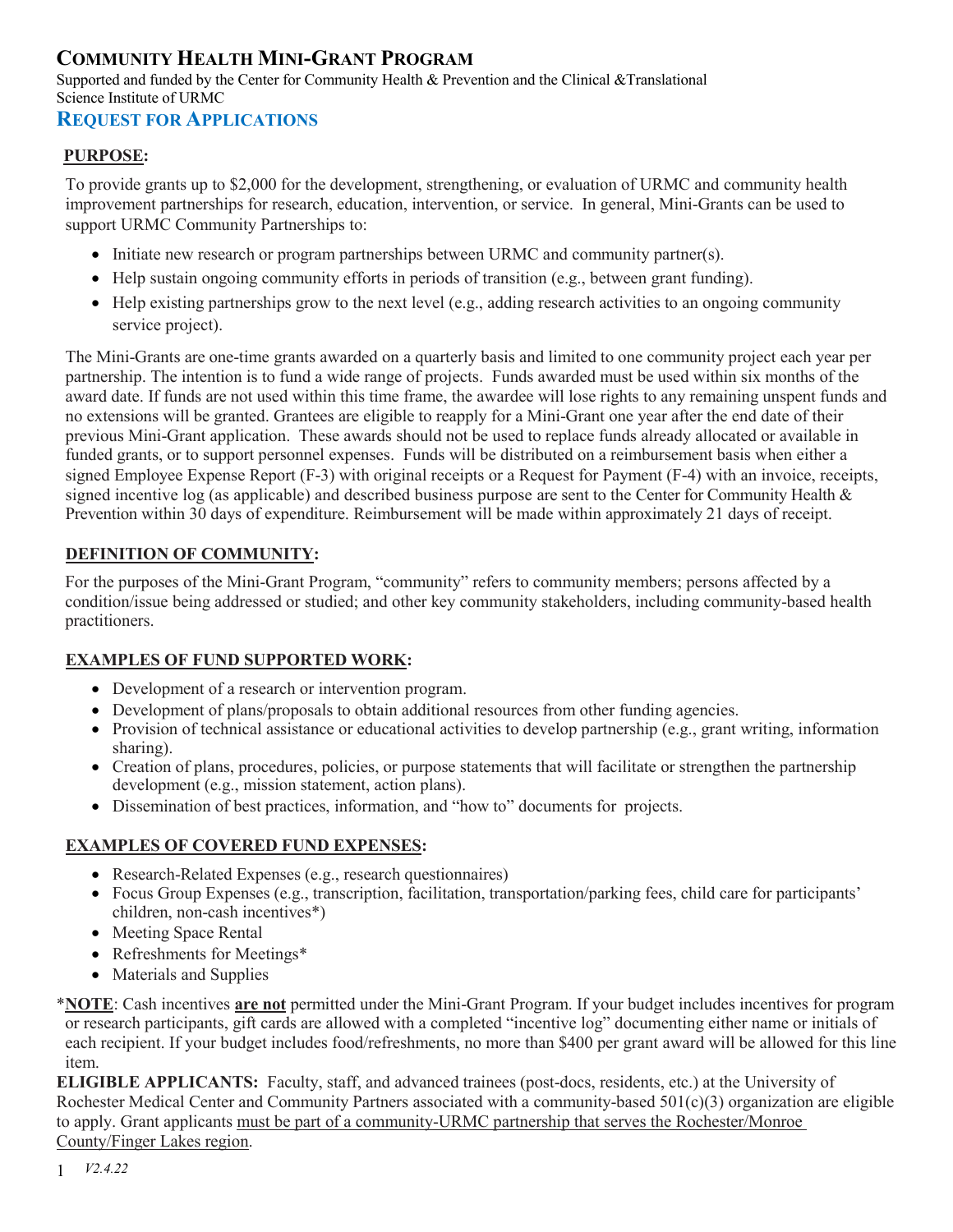#### **APPLICATION INSTRUCTIONS**

Please apply online, using the online portal. If online application is not possible, please mail the complete application via interdepartmental mail to Box 614, or by first class mail to Center for Community Health & Prevention, 46 Prince Street, Suite 1001, Rochester, NY 14607.

**Narrative:** A total of three (3) pages, including a two-page, single-spaced narrative and a cover sheet. Any references cited should be included in the 2 page narrative. Please use Times New Roman 12-point font or comparable font size. The cover sheet should include the names of the applicant(s) and project.

*Complete applications will include:* 

- Grant project objectives.
- Specific time frame in which the funds will be used (within six months of award date) even if the project is ongoing.
- Overall/long term goal of the community/URMC partnership.
- Partnership relationship description.
	- o Briefly explain the roles and responsibilities of all partners along with the frequency and type of contact among the partners. Include how this grant might further promote/strengthen future community/URMC partnerships.
- Description of grant activities.
	- o List the specific activities to be supported by this Mini-Grant, including the rationale for how this work will contribute to community/URMC partnership goals and objectives. If this work is part of a proposed protocol or funded grant, please include that information here.
- Outcomes, including anticipated outcomes from the grant activities and how success of this project will be measured.
- Guiding Principles for Community-Engaged Research (for URMC applicants only).
	- o Briefly explain how the Guiding Principles (page 4 of this RFA), developed by the URMC Community Advisory Council (CAC) will be incorporated into this project and how this will contribute to the sustainability of the partnership and success of this project.

#### **Budget:**

• Description of items included in budget and how they will impact the success of the project. (Please note that the budget should be uploaded separately in the online portal.)

Applications must be accompanied by two (2) letters or e-mails of support as follows:

- **URMC Applications from Staff** 
	- o Letters or e-mails should be provided by the Program Director and the lead community agency.
- **URMC Applications from Faculty/Advanced Trainees**
	- o Letters or e-mails should be provided by the Department Chair and the lead community agency.
- **Community Partner Applications from Agency** 
	- o Letters or e-mails should be provided by the agency Director and by URMC Partner Program Director or Department Chair (see guidelines above).

**DEADLINE:** Applications are accepted on a quarterly basis **by noon** on the following dates:

- o **February 21, 2022**
- o **May 16, 2022**
- o **August 15, 2022**
- o **November 14, 2022**

REVIEW: Estimated time for review of submitted applications is three weeks. Funding announcements will ordinarily be made within four to five weeks following the application submission deadline.

**NOTE:** All sections of the application must be thoroughly completed. Incomplete applications will result in a delay. **Applicants submitting incomplete applications will be invited to make revisions and resubmit application(s) for review in the next quarterly funding cycle.**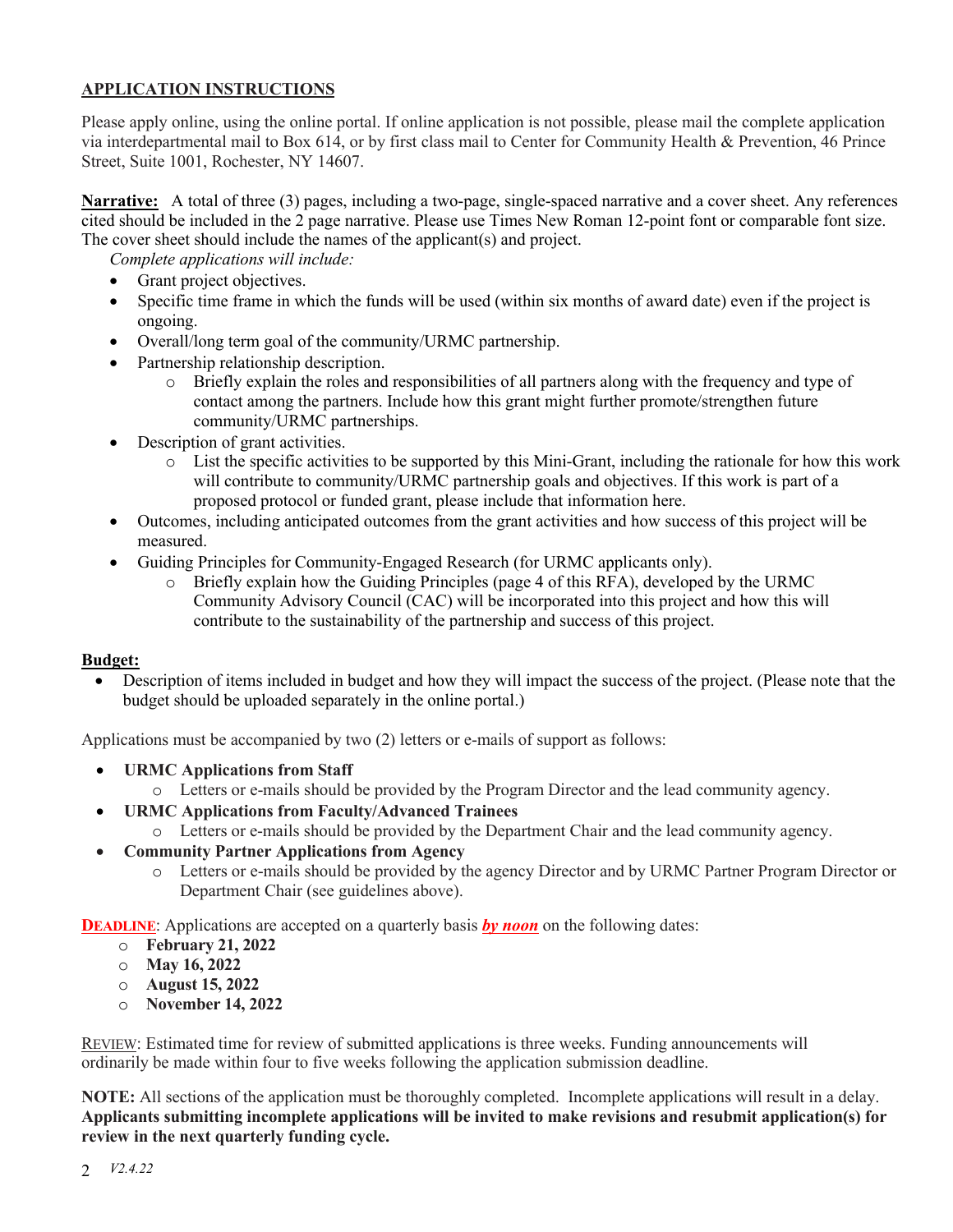If you have any content questions regarding the Community Health Mini-Grant Program, please contact Laura Sugarwala via email at Laura Sugarwala@URMC.Rochester.edu or call (585) 602-0808.

#### **GRANT REVIEW PROCESS**

A Review Committee comprised of three members - including two URMC faculty or staff and one member from the community - will review each application. Reviewers will complete a rating sheet for each application that includes both a numeric rating and comment section. Funding decisions made are based on the rating sheets and availability of funding.

Applications are judged on the following project activity criteria:

- Contributes to URMC-Community Partnership(s)
- Consistent with the purpose of the Mini-Grant Program
- Able to support the achievement of the project's purpose
- Budget is complete and reasonable to meet the project's goals and is within funding guidelines
- Supports and contributes to the partnership's long term goals
- URMC-Community Partners related to the project are clearly identified

Applicants awarded funding will be notified via an Award Letter. Those who are not funded will receive reviewer letters with suggestions for strengthening future applications.